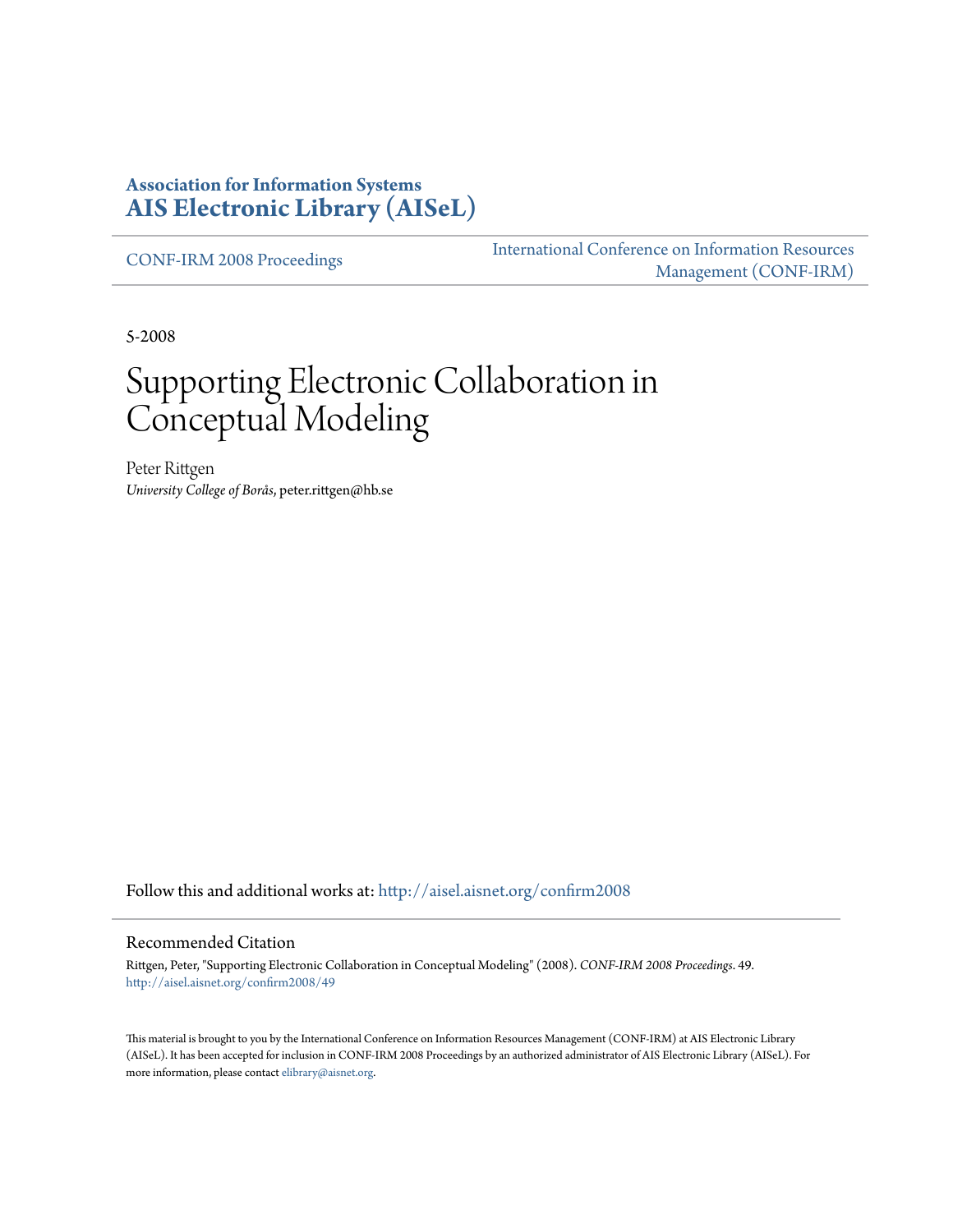# **73F. Supporting Electronic Collaboration in Conceptual Modeling**

Peter Rittgen University College of Borås peter.rittgen@hb.se

#### *Abstract*

We study collaborative modeling by analyzing conversations and loud thinking during modeling sessions and the resulting models themselves. We identify the basic activities of the modeling teams on the social, pragmatic, semantic and syntactic levels and derive a schema for the pragmatic level. Our main conclusion is that team-based modeling is largely a negotiation process. Drawing on these results we derive an architecture of a system that supports the distributed development of conceptual models.

# *Keywords*

Computer-mediated communication and collaboration, systems design and implementation, analytical modeling

# **1. Introduction**

Descriptive approaches to understanding the modeling process are scarce. Only a few deal with collaborative modeling (see section 2). The others assume a scenario where a single expert modeler creates a formal model of some part of a business (Morris, 1967; Srinivasan & Te´eni, 1995; Willemain, 1994, 1995). These studies identify sets of general heuristics for successful modeling without going down to the level of the concrete steps that are performed in creating models. Their results are hardly applicable to business modeling in general for a number of reasons. Firstly, a business model is rarely developed by an expert alone but rather by a team involving representatives of the respective business(es) and externals. Secondly, the problem domain of general business modeling is often less well-structured and formal languages are of limited use. Thirdly and last, the goal of providing tool support for collaborative modeling requires the identification of detailed steps.

The objective of this paper is to discover the elementary activities and the structure of the modeling process, i.e. a meta-model of the modeling process. This is done by studying, in a descriptive way, the work performed by small groups of modelers that were assigned the same task: To develop business process models for a hospital based on a detailed description of the processes in natural language. This implied collective sense-making of a case text and conceptualizing the group's understanding of the text in the form of an analysis model. The group members were homogeneous concerning their modeling experience and their roles, i.e. there was no a-priori assignment of a group leader or modeling expert.

We then go on to interpret the results from the empirical study as requirements for a system that supports distributed modeling in groups. We develop an architecture of such a system that is in line with the empirical findings and supports the process that was observed in the study.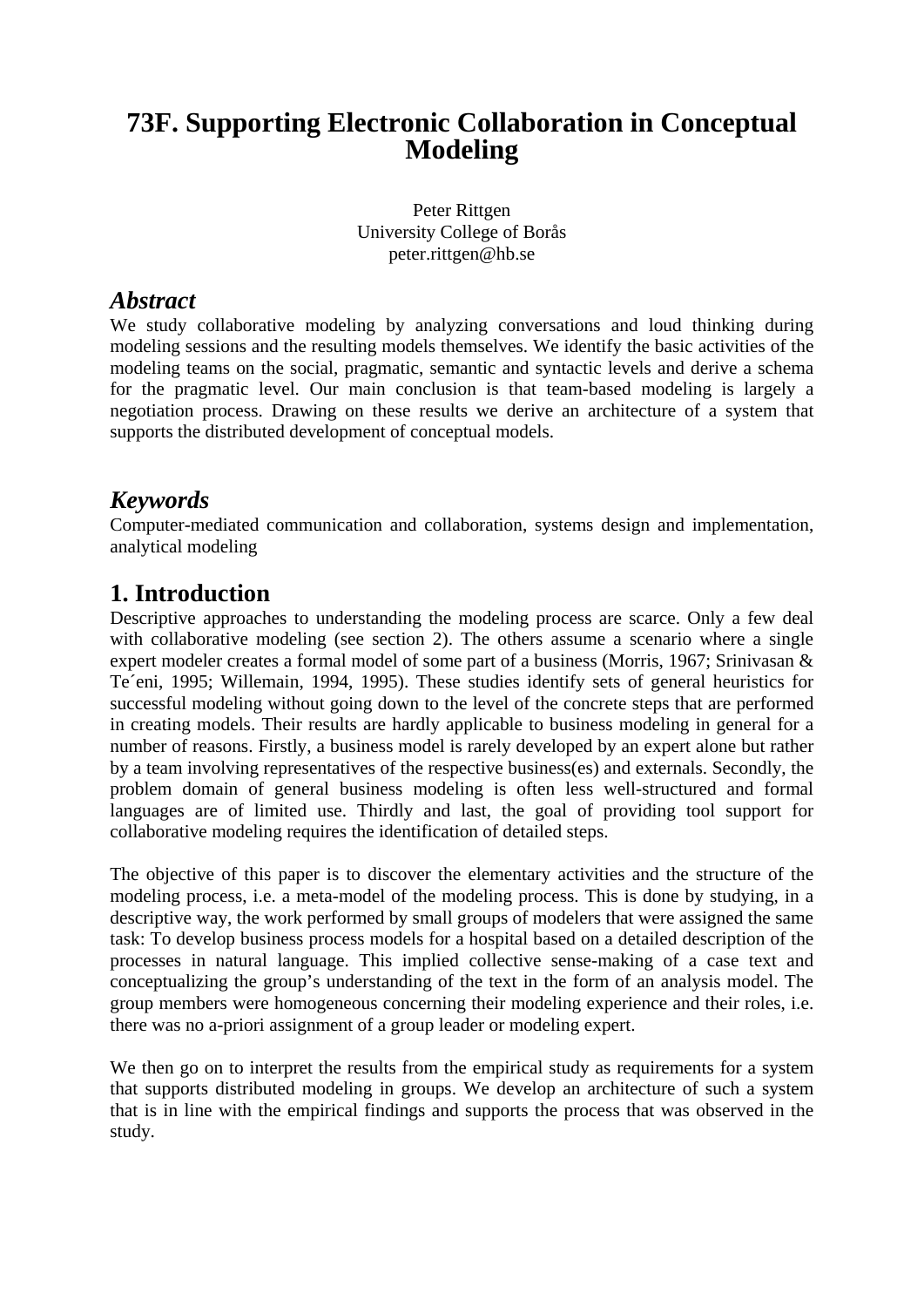# **2. Research Method**

Keeping this background in mind, we set out to study a situation where groups of modelers worked on a textual description of a business case with the purpose of deriving business process models. To understand the modeling process, we assumed that two factors are predominant in model creation:

- The internal mental processes of each modeler, and
- The conversations between modelers and within the group.

To get access to the former we used a think-aloud process-tracing methodology (Ericsson & Simon, 1993; Srinivasan & Te´eni, 1995) where the observants speak out what they are currently thinking. The utterances were then transcribed yielding the think-aloud protocols. The same is done with the conversations. In addition to that we also considered the product of the modeling process, the models themselves, to fill the gaps in the protocols and to help with interpreting ambiguous phrases in them. Open issues that could not be dealt with in this way were marked on the coding scheme and clarified by ex-post interviews with the respective groups.

To develop a preliminary coarse-grain categorization we turned to theories in the pertinent literature, particularly in organizational semiotics. We used the upper four 'rungs' of the semiotic ladder (Stamper, 1991): syntactic, semantic, pragmatic, and social. They refer to the structure of sign systems (e.g., a language), the meaning of the signs, their use, and the norms of a community, respectively. An initial coding phase within this framework revealed that the syntactic and semantic levels, which together make up the language level, are divided into the natural language domain and the modeling language domain depending on the kind of language used to describe the business.

The activities on the pragmatic level were classified as 'Understanding' and 'Organizing the Modeling Process'. The former term was then further refined into 'Undestanding the language' and 'Understanding the text', the latter can be divided into 'Setting the agenda' and 'Negotiation'. The social level consists of rules for acceptance and rejection in the negotiation. A detailed discussion of these categories can be found in the respective sections. The results are summarized in fig. 1.



We conducted 3 experiments that involved a total of 26 groups of 2-3 students in informatics over a period of 3 years. The students were provided with a textual description of four business processes in a hospital. They were asked to model these processes with the help of two different modeling languages that they could choose freely from a set of four languages: ARIS-EPC (Scheer, 1999), FMC-Petri nets (Keller & Wendt, 2003), UML (OMG, 2004,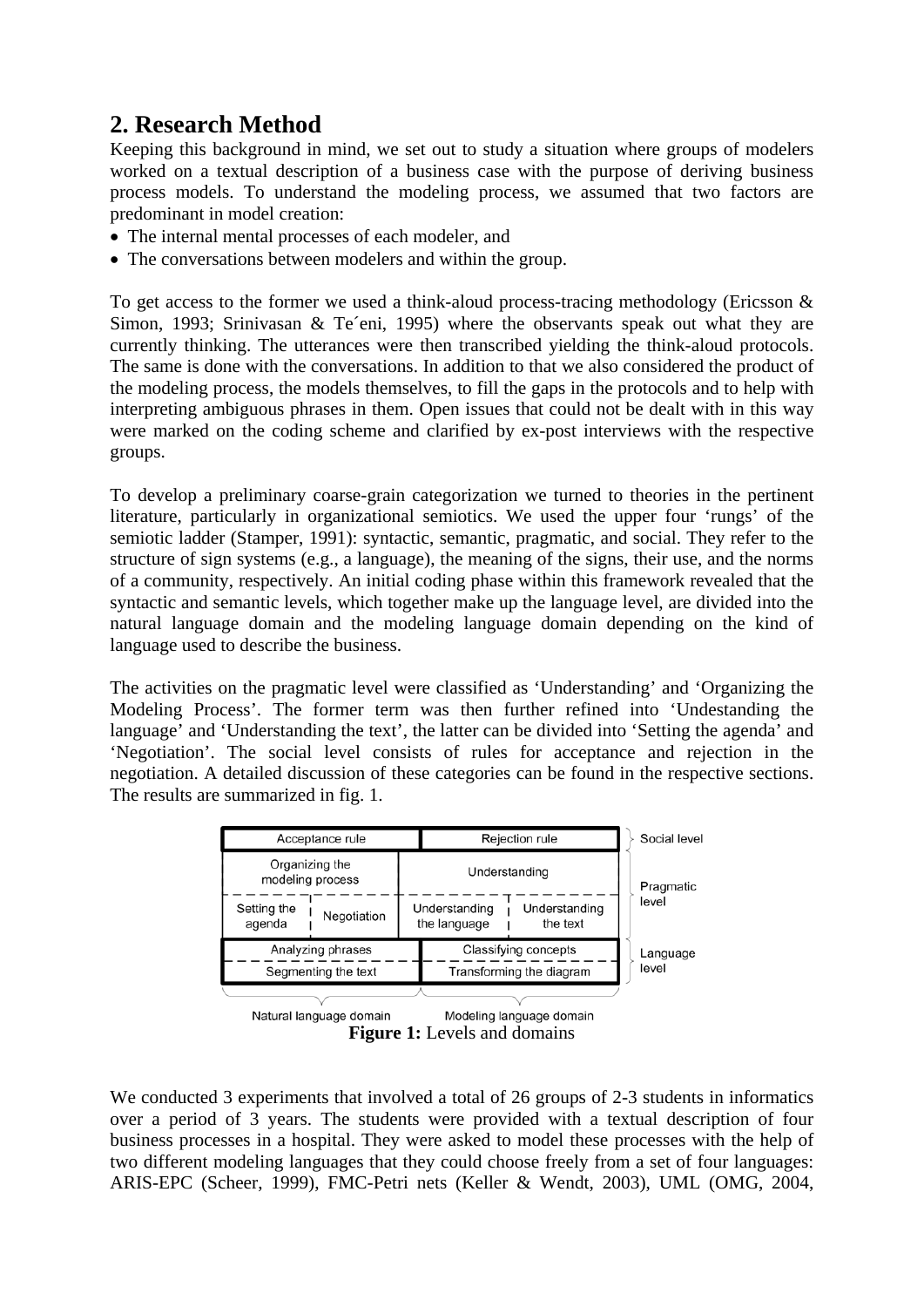2006), and DEMO (Dietz, 1999). Based on the results of these experiments we derived a layered meta-model of the modeling process that includes a model of the negotiation process.

## **3. Results**

We carried out the main coding of the material within the framework stipulated by fig. 1. Examples of that procedure are shown in the respective section. The activities on the pragmatic level were classified as 'Understanding' and 'Organizing the Modeling Process'. The former term was then further refined into 'Understanding the language' and 'Understanding the text', the latter can be divided into 'Setting the agenda' and 'Negotiation'. The social level consists of rules for acceptance and rejection in the negotiation. A detailed discussion of these categories can be found in (Rittgen, 2007). Here we present only the results concerning the social and pragmatic levels.

#### **3.1 Social level**

The social norms within a modeling team are mainly made up of rules for determining whether a proposal is accepted or rejected. We observed that these rules do not have to be logical complements which allows for situations where a proposal can be neither rejected nor accepted but requires further convincing to decide one way or the other. A termination rule was applied occasionally to force a decision if a negotiation got stuck, i.e., when there were no more changes in the individuals' convictions over an extended period of time. We witnessed two types of rules:

- *Rules of majority*, where a certain number of group members had to support or oppose a proposal in order for the whole group to accept or reject it (e.g., more than half). A tiebreak rule was sometimes specified (e.g., for the case of an equal number of supporters and opponents). The tie-break could involve seniority issues.
- *Rules of seniority*, where the weight of a group member's support or opposition was related to his or her status within the group. This status could be acquired (e.g., by experience) or associated with a position to which the member was appointed. A frequent example of this was the case of a more experienced modeler who was considered as the leader by the group and took decisions on their behalf. The other members filled the role of consultants in such a case.

These rules were sometimes set up explicitly before the group began their work, or in an early phase of this work. But in most cases they rather emerged as the result of each member's behavior. Individuals making regular contributions of high quality were likely to acquire seniority. In homogeneous teams majority rules were used more often.

#### **3.2 Pragmatic level**

On the pragmatic level we discovered two distinct types of behavior, each of which can be classified in two sub-categories (the abbreviations of the categories are used as indices of the respective coded terms later on):

- *Understanding*, which concerns the text of the case description (index UT) or the (modelling) language (index UL), and
- Organizing the modelling process, which involves two types of activities: *setting the agenda* (index SA) and *negotiation* (index N).

Understanding was established by questions and answers. If the respondent could not provide clarification, an assumption was made. Agendas have been used by the participants in our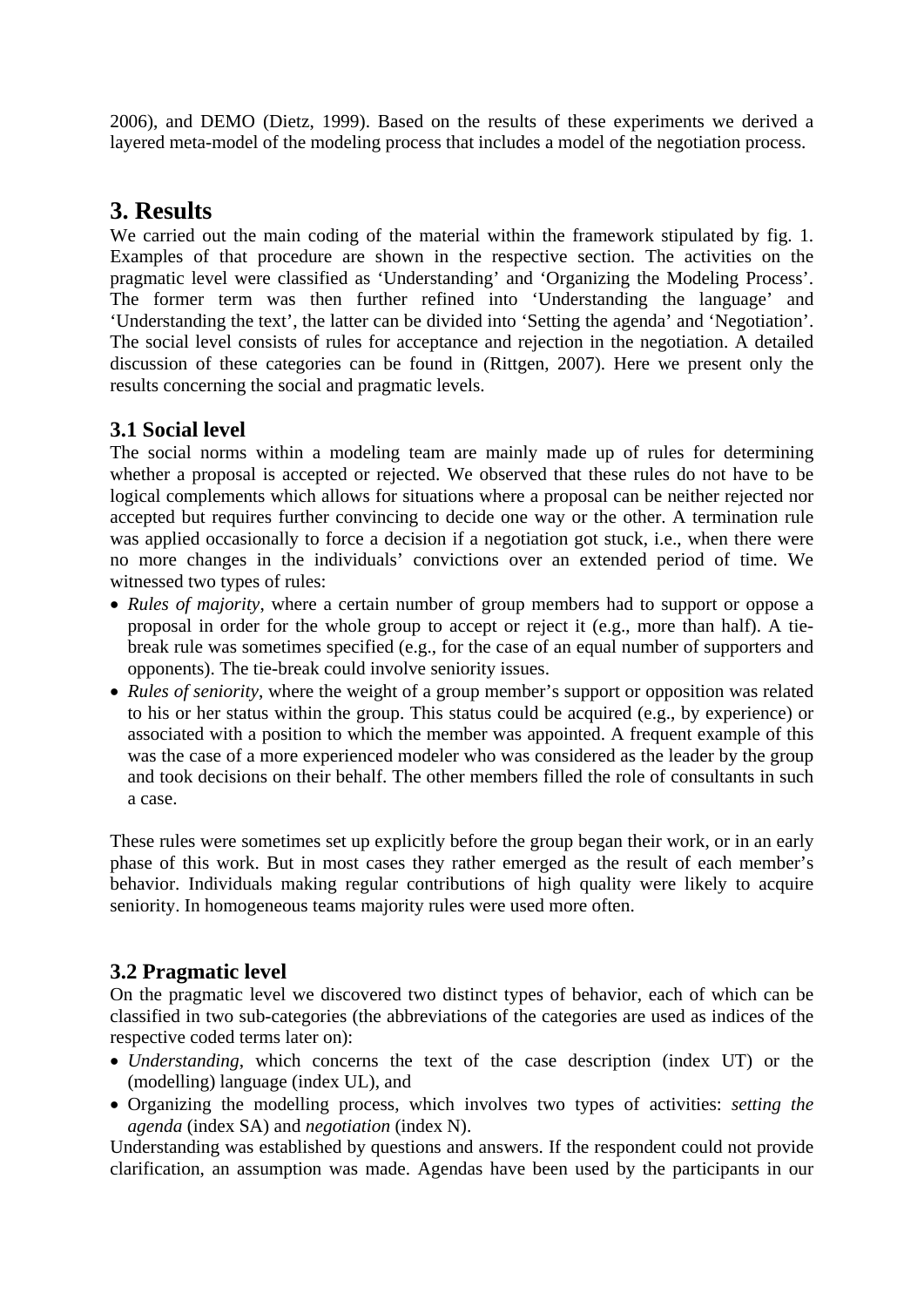study as an instrument for roughly structuring the modelling session. They were introduced in the beginning and then adapted during the session if necessary. On the whole most groups started by reading the case description completely and then organized their work around the flow of the text.

The majority of the activities on the pragmatic level were associated with negotiation, though. This is surprising as modelling is typically rather pictured as an intuitive act that is largely the product of a creative brain (e.g., a consultant) that possibly receives some input from other stakeholders in the modelling process (e.g., domain experts from the respective departments). According to our results modelling is a relatively well-structured process. It consists of a limited number of well-defined activities on all levels of the semiotic ladder. We are aware that further research will reveal more activities but from the experience of the three experiments that yielded a decreasing number of new ones, we are confident that the total number of activities will converge. The activities identified so far can therefore be assumed to be relatively stable. To a certain extent this is even true across different modelling languages, although the terminology of concepts may vary and not every concept is realized in each of the languages.

An analysis of the workflows on the pragmatic level revealed a structure that goes beyond the mere identification of generic activities. We found out that the negotiation process actually follows a certain pattern. This pattern is shown in Fig. 2.



It consists of an initial and reject state at the top, a state where acceptance is favored (upper left-hand corner), a state where rejection is favored (upper right-hand corner), a recursive substate for negotiating a counter-proposal (lower right-hand corner) and an accept state (lower left-hand corner). Each of the states allows for a set of certain pragmatic activities that take the negotiation to a different state. We have left out the parameters concerning the modeller who performs the activity and the argument (if present). In general any modeller can perform any activity but there are a few rules to be observed. A modeller making a proposal is implicitly assumed to support it. He is the only one who may withdraw it. A counterargument is brought up by a different modeller but a counter-proposal can also be made by the proponent of the original proposal, e.g., to accommodate counter-arguments. With the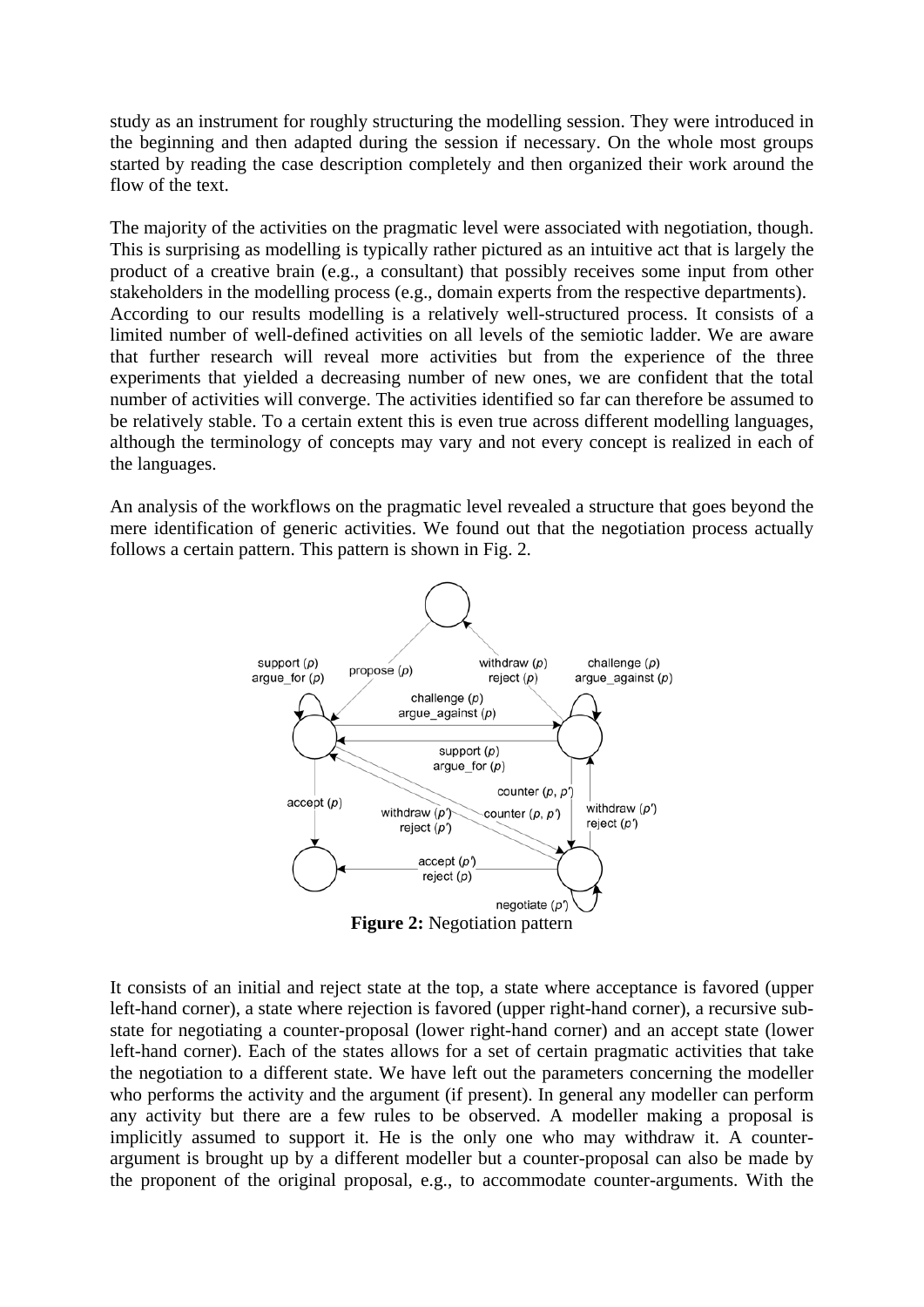help of the pattern of Fig. 2 we can control the negotiation component of a modelling support system. On the other levels we were not able to discover an equally strong pattern of activities. This will affect the kind of support a tool can provide at the language level.

## **4. Tool Support for the Modeling Process**

Our analyses of the modeling sessions showed us that modeling is a complex process involving issues such as collective sense-making, negotiations and group decisions. It is therefore worthwhile to consider tool support for this process. This is particularly true in an interorganizational setting where participants are often geographically distributed. The tool we envision helps group members in understanding the modeling situation, creating and discussing modeling alternatives, and deciding on the best one, all in a shared internet-based environment. The following paragraphs elaborate on the components that such a tool should provide.

The architecture of a modeling support system, i.e., a system that supports a group in developing models, is still under investigation. Some authors have suggested groupware systems that help teams in collective sense-making (Boehm, Grunbacher, & Briggs., 2001; Briggs, de Vreede, & Nunamaker, 2003; Conklin, Selvin, Buckingham Shum, & Sierhuis, 2003; Hoppenbrouwers, Lindeman, & Proper, 2006) which is an important part of the modeling process. (Conklin, Selvin, Buckingham Shum, & Sierhuis, 2003) reports on an approach, Compendium, that is the result of 15 years of experience. Compendium combines three different areas: meeting facilitation, graphical hypertext and conceptual frameworks. To make them work, facilitation is viewed as essential to remove the cognitive overhead for the group members, i.e., the necessity to develop hypertext literacy, which cannot be assumed in all participants. On the technology side, the critical elements are question-based templates, metadata and maps. They allow participants to move freely between different levels of abstraction and formalization as the need dictates. The question-based templates guide the process by supplying relevant questions, the answers to which will lead the group towards a better understanding of the problem and towards the development of appropriate solutions (e.g., models). The metadata is used to provide additional information that is also considered relevant but was not anticipated in the templates or lies at the intersection of templates. The maps have a hierarchical structure and the same concept can appear in different maps so that its use in different contexts can be understood. This feature is called transclusion.

Groupware systems for collective sense-making, as the one mentioned, address an important issue in collaborative modeling. They can therefore be used as the core of a modeling support system (MSS). So far these systems are typically tailored for specific modeling languages though (in the case of Compendium, World Modeling Framework and Issue-Based Information System). For an MSS they need to be more modular so that any modeling language can be "plugged in" (e.g., other enterprise or information systems modeling languages). In addition, there is also the need for a negotiation component that facilitates structured arguments and decisions regarding modeling choices. The model shown in Fig. 2 can function as an initial workflow template controlling such a negotiation component. Once instantiated the actual workflow can then be adjusted to the concrete modeling situation.

# **5. Architecture of a Distributed Modeling Support System**

A distributed modeling support system needs to coordinate the efforts of a number of modelers. To this end each modeler has to have a clear overview of the current status of the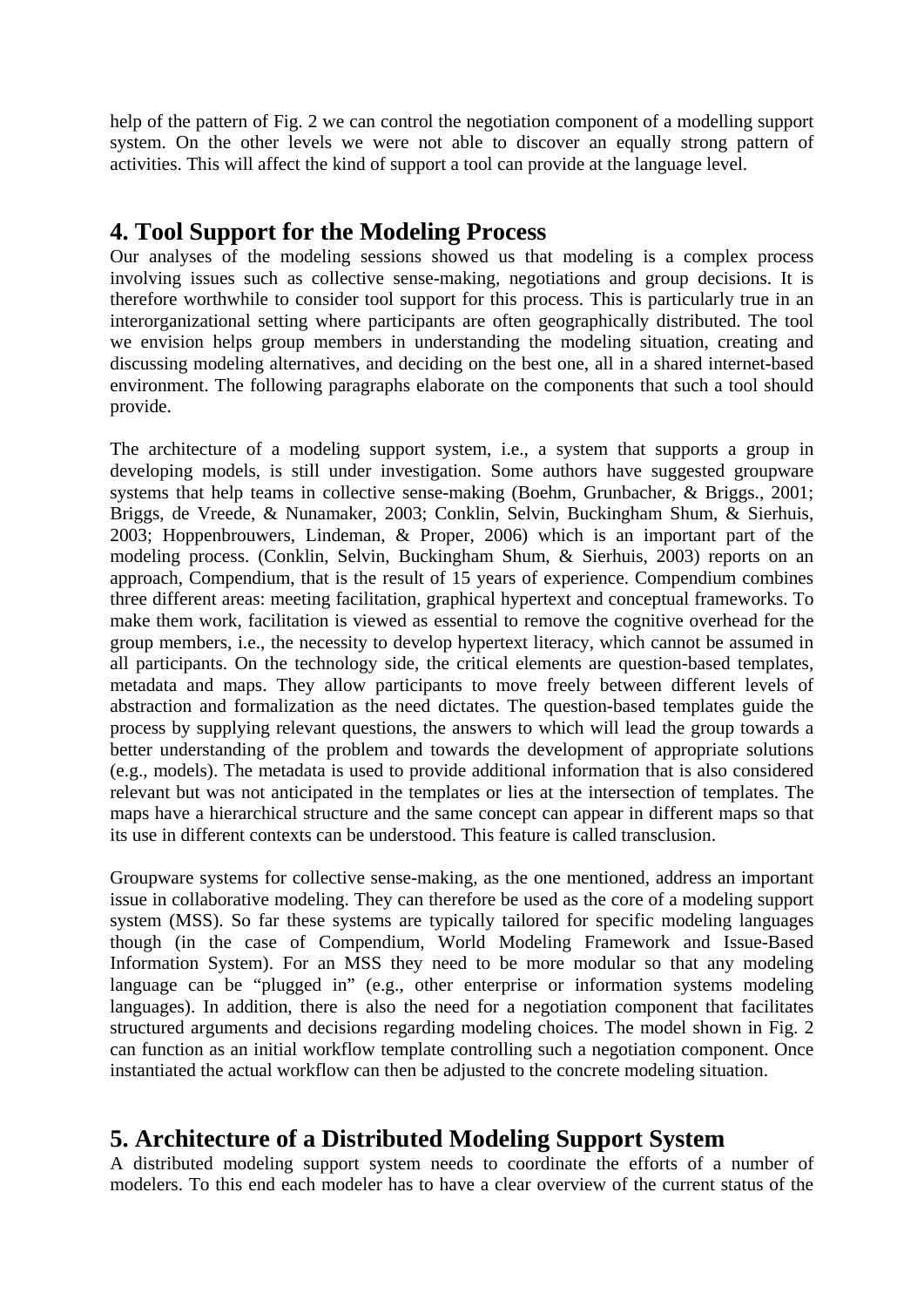negotiation and model building processes. The latter involves the current stable version of the model as agreed upon so far, a version that includes the local changes made by the respective group member (the local model editor), a proposal suggesting changes to the current model and a counter proposal if applicable. Fig. 3 shows the screen layout of the model building view.

Regarding the status of the negotiation process the modeler needs access to the following information: What are the arguments for and against the proposal and the counter proposal? How many group members are in support of or against the proposal or counter proposal? What is the final decision regarding the (counter) proposal? This information can be presented in the form of a table. An example is given in Table 5.

The model building view is divided into four windows (see Fig. 3). The upper left one shows the current version that has emerged from the negotiation process so far. It is used as a reference for all other temporary versions such as the proposals and the local version. This means that suggested changes are always expressed in relation to the current version, e.g. added or deleted nodes are marked in a special way.

The lower left window contains the local version, i.e. it serves as the model editor for the group member running this particular copy of the modeling support system. It offers the model creation facilities pertaining to the syntactic level such as introducing and connecting nodes. In addition to that it provides the pragmatic functions related to making proposals and counter-proposals. Making a proposal implies that the local version is put in the respective proposal queue.



**Figure 3:** The model building view

In the example of Fig. 3 the modeler has already made two changes to the current version. She has decided that node B is not needed and should therefore be deleted (symbolized by the hatched area). She also suggests a new node C and connects it to a node in the current version. The respective rectangle is shaded in grey and the arrow is drawn with a larger line weight. The model in this case is an Event-driven Process Chain [8] of a business process. Another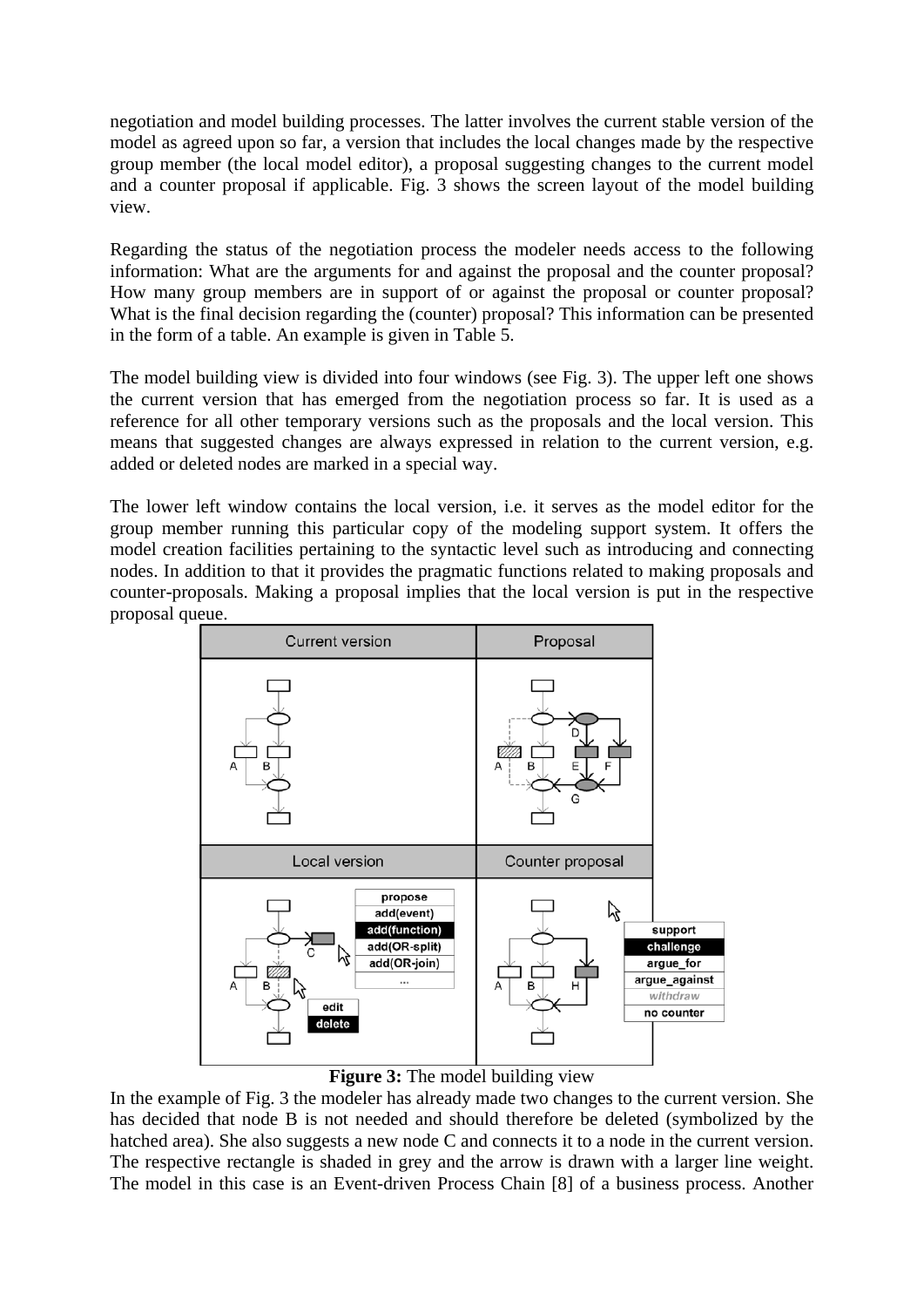modeler has already made a proposal regarding the current version, which is displayed in the upper right window. He proposes to remove node A and to add the nodes D-G. This proposal is countered by yet another group member who thinks that the current version should only be augmented by the new node H.

In this situation the original modeler, the one sitting in front of the screen shown in Fig. 3, decides that the counter-proposal is not acceptable. He shows this to the others by voting against it, i.e. by triggering the *challenge* function in the counter-proposal window. If he wants to supply an argument for his rejection he chooses *argue\_against* instead. He can also specify that he considers the counter-proposal not to be a counter to the original proposal and therefore be inadequate. This is treated in the same way as an *argue\_against* vote with the argument being "Counter-proposal does not counter the original proposal." The *challenge* serves as input to the negotiation component where the group finally accepts or rejects this counter-proposal. Observe that it is not allowed to support (or *argue\_for*) both the proposal and the counter-proposal.

| <b>Proposal</b>                              |                                               |
|----------------------------------------------|-----------------------------------------------|
| For                                          | <b>Against</b>                                |
| Joe: We need to differentiate between two    | Harry: The different prescriptions should be  |
| types of prescriptions.                      | handled later.                                |
| Bill: The different prescriptions must be    | Ralph: I am missing a third alternative for   |
| considered in treatment planning already.    | patient treatment (transfer to another ward). |
| Frank: A ward transfer is rather part of the |                                               |
| anamnesis phase or treatment evaluation.     |                                               |
| 4 supporters                                 | 5 challengers                                 |

**Table 1:** The negotiation view

The negotiation view (see Table 1) shows a list of pros and cons for the proposal and the counter-proposal. These are the arguments supplied when the *argue\_for* or *argue\_against* function is performed on a (counter-)proposal by a modeler. This view also shows the total number of supporters and challengers of this proposal. Depending on the currently active rule on the social level this determines overall acceptance or rejection of the proposal, e.g. when a required majority has been reached. A facilitator might also force a decision if the required condition cannot be reached.

If a counter-proposal is rejected the next one in the respective queue is displayed and considered by the group. If no more counter-proposals are available, the window remains empty. A rejected proposal turns the current counter-proposal into a proposal; the counterproposals from the queue become attached to this new proposal. The first among them becomes the new active counter-proposal (if any) and is shown in the lower right window. In the absence of counter-proposals in the queue, the next proposal from the queue is considered. An accepted proposal makes all related counter-proposals obsolete; the next in the proposal queue becomes the new active proposal. If the counter-proposal is accepted, the proposal is removed and the first among the competing counter-proposals from the queue becomes the new proposal (if any) and the second will be the new counter-proposal (if any). The others remain counter-proposals but are now related to the new proposal. Observe that the deleted (counter-)proposals still exist as local copies so that the respective modelers can decide to post them again as proposals if applicable.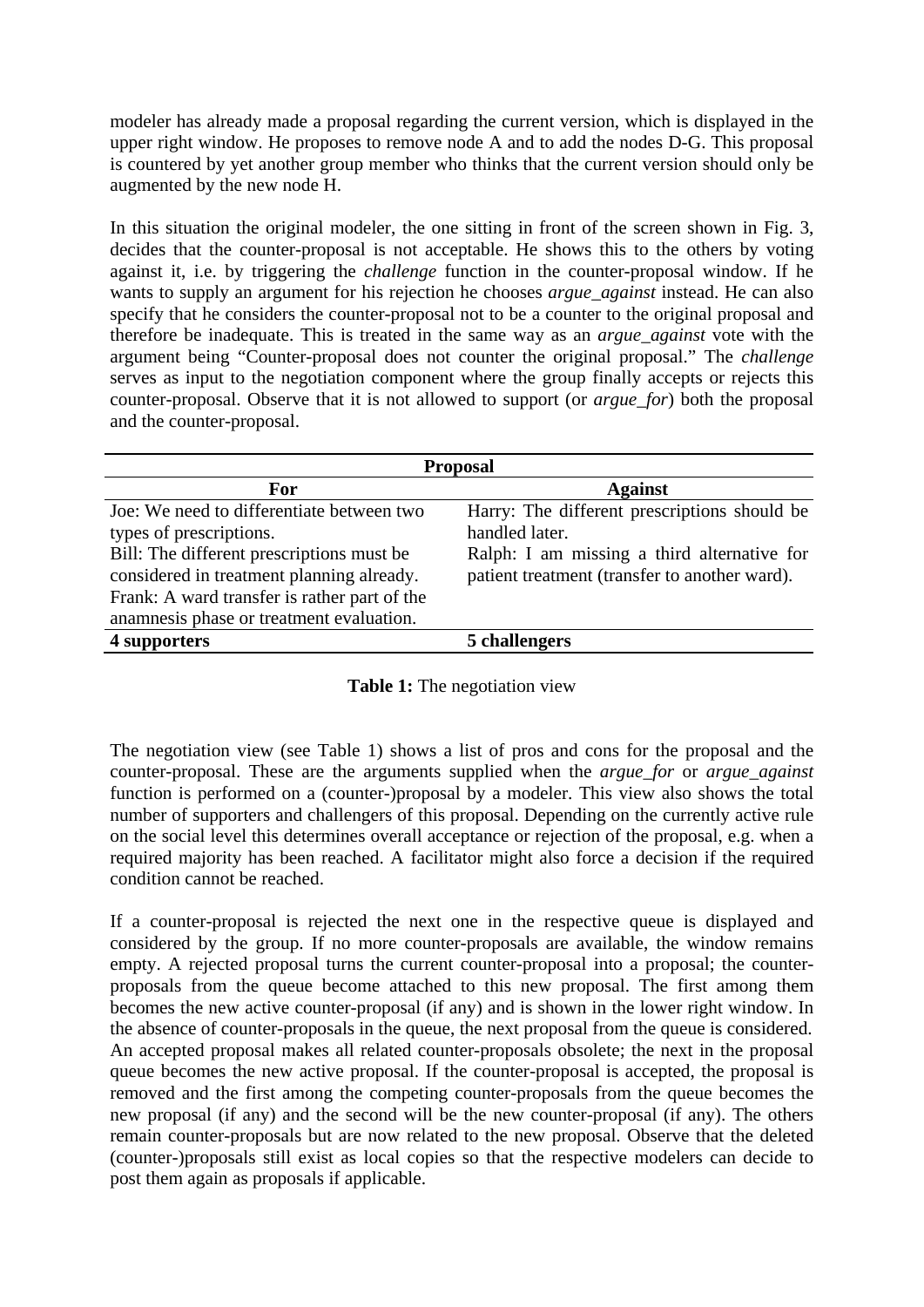If a proposal or counter-proposal is accepted by the group it becomes the new current version, i.e. the upper left window is updated for all group members. This means that the local version has now become inconsistent as it is still related to the former version. It is therefore necessary to update the local version (as well as all the proposals and counter-proposals). Fig. 4 shows in which way this is done.



Old proposal New proposal **Figure 4:** Update of local version following update of current version

Let us assume that the proposal of Fig. 3 has been accepted and becomes the new current version now. This scenario is depicted in Fig. 4. The old proposal, i.e. the local version in relation to the former current version (old version), involved the deletion of node B (and incident arcs) and the introduction of node C (and incident arc). In the new current version (called new proposal in Fig. 4) the situation concerning node B has not changed. It still exists in the new version and we still suggest removing it. But in our proposal the node A still exists whereas it has been deleted in the new accepted version. This means that our proposal in relation to the new version actually implies to reintroduce this node. It is therefore shaded in grey and the incident arcs get a larger line weight. Node C is part of neither the old nor the new version so nothing changes here. But the new version contains a number of new nodes that are not present in our local version (D-G). If we want to stick to our local version, then our "new" proposal is to remove these nodes and all incident arcs.

The architecture that we have described so far is a direct consequence of the results from the empirical study detailed in the previous sections. The architecture supports the activities on the social, pragmatic and syntactic levels. We are currently building a prototype that implements this architecture and that allows us to gain further insight into the modeling process. Such a prototype can be employed in a number of different ways: It can be used to test the suggested architecture and thereby indirectly confirm the study results in a broader empirical study. The additional tool support in this study makes it easier to perform such a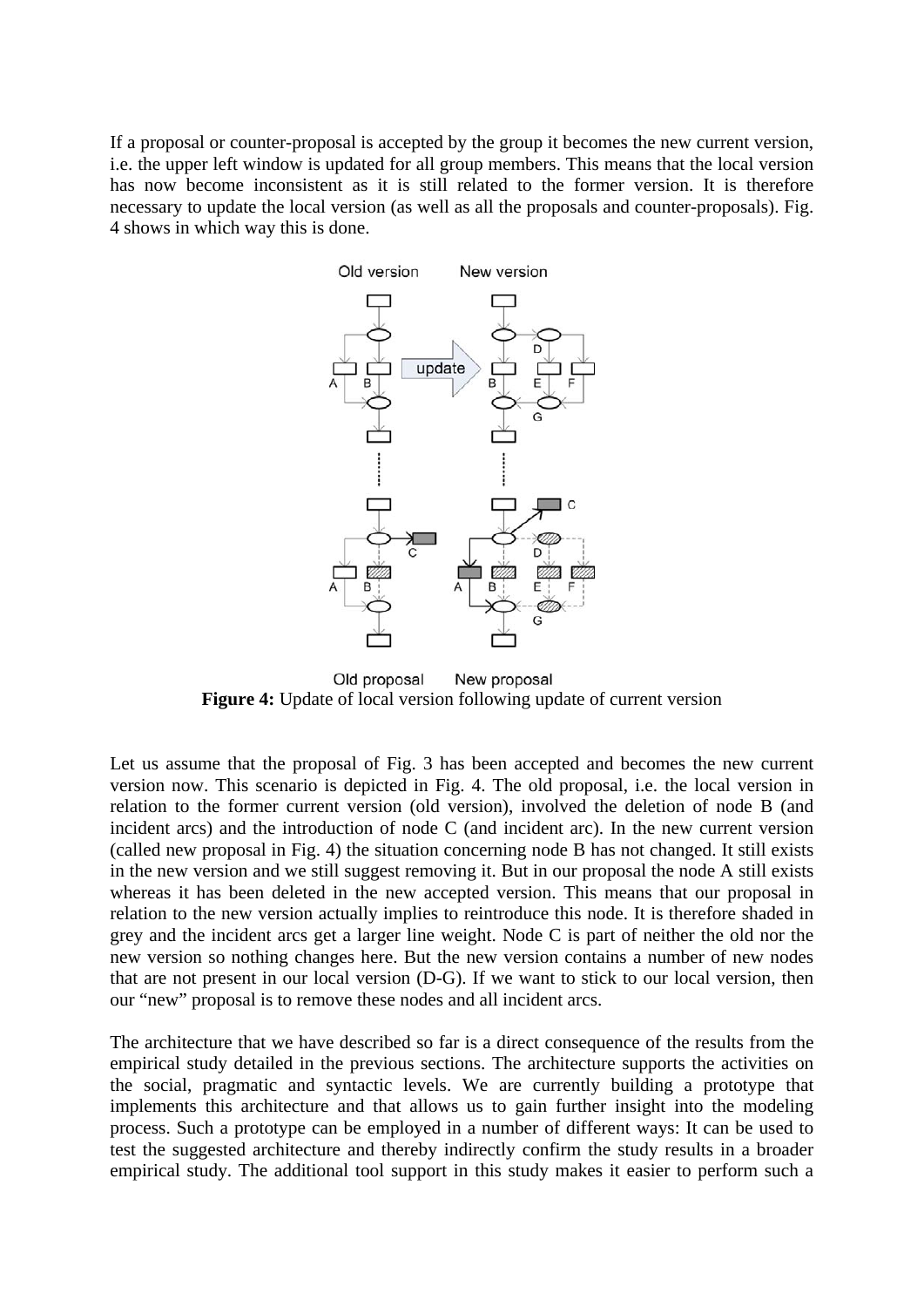study on a larger scale, e.g. with distributed team members, and it also provides additional information about the modeling process that was not available in the original study.

The existence of version histories, for example, makes it possible to analyze the modeling process in a more detailed manner regarding the development stages of a model. Another example is the negotiation log that gives us a deep insight into the arguing process and the competition between different model alternatives. A study supported by this tool can therefore also contribute to the development of new theories of the modeling process. On the practical side, the prototype can also help in detecting shortcomings and suggesting improvements. These suggestions can be related to the implementation (i.e., the tool itself) or the architecture behind it (as outlined above). Issues such as the design of the user interface and migration to other modeling languages are important considerations here.

#### **6. Conclusions**

We studied group modeling sessions in detail, both regarding conversations between the group members and the mental processes within each individual. By doing this we derive a sub-categorization of the upper four levels of the semiotic ladder, generic activities of business process modeling at all of these levels and a negotiation pattern at the pragmatic level. On the basis of these results we suggest a tentative architecture of a system that supports group modeling. Our aim with this research is two-fold. On the one hand we want to develop a better understanding of the modeling process that has been largely neglected by researchers so far. Such an improved understanding can lead to better modeling methods and thereby ultimately to higher quality of models.

On the other hand we are also interested in providing computer support to those modelers that work in a group environment. Modeling is a highly demanding task that is further complicated by the dynamics of group work. Effective support is therefore essential, especially if some of the group members are inexperienced as is often the case in business modeling sessions, where typically a majority of the participants does not have any modeling background. But it is precisely this latter type of participant that contributes most to the actual design of the model with his or her knowledge of the relevant business domain. Both the speed and quality of the models can therefore benefit tremendously if we can manage to involve these people directly as modelers instead of relying on the bottleneck of the modeling expert for all communication within the group. The suggested tool support can accommodate this by giving the expert seniority (i.e., the right to make the final decision) and turning the domain experts into effective consultants that make proposals (thereby reversing the traditional roles in IT consulting).

A distributed modeling support system can also be seen as a special kind of group decision support system (GDSS, (Aiken, Vanjani, & Krosp, 1995)) if we consider that the accept and reject decisions in the negotiation process are the key to model design. There is significant empirical support for the claim that GDSS are beneficial (Aiken, Vanjani, & Krosp, 1995; Bamber, Watson, & Hill, 1996; Benbasat & Lim, 1993; Bidgoli, 1996; Burke, Chidambaram, & Lock, 1995; Cass, Heintz, & Kaiser, 1991; Chudoba, 1999; Fjermestad & Hiltz, 1998/1999; Jackson, Aiken, Mahesh, & Bassam, 1995; Townsend, Whitman, & Hendrickson, 1995), particularly for larger groups and/or complex tasks. Many of these benefits carry over to modeling support systems, e.g., reduced meeting time, higher quality of the decisions, broader involvement of all participants, higher effectiveness of decisions, etc.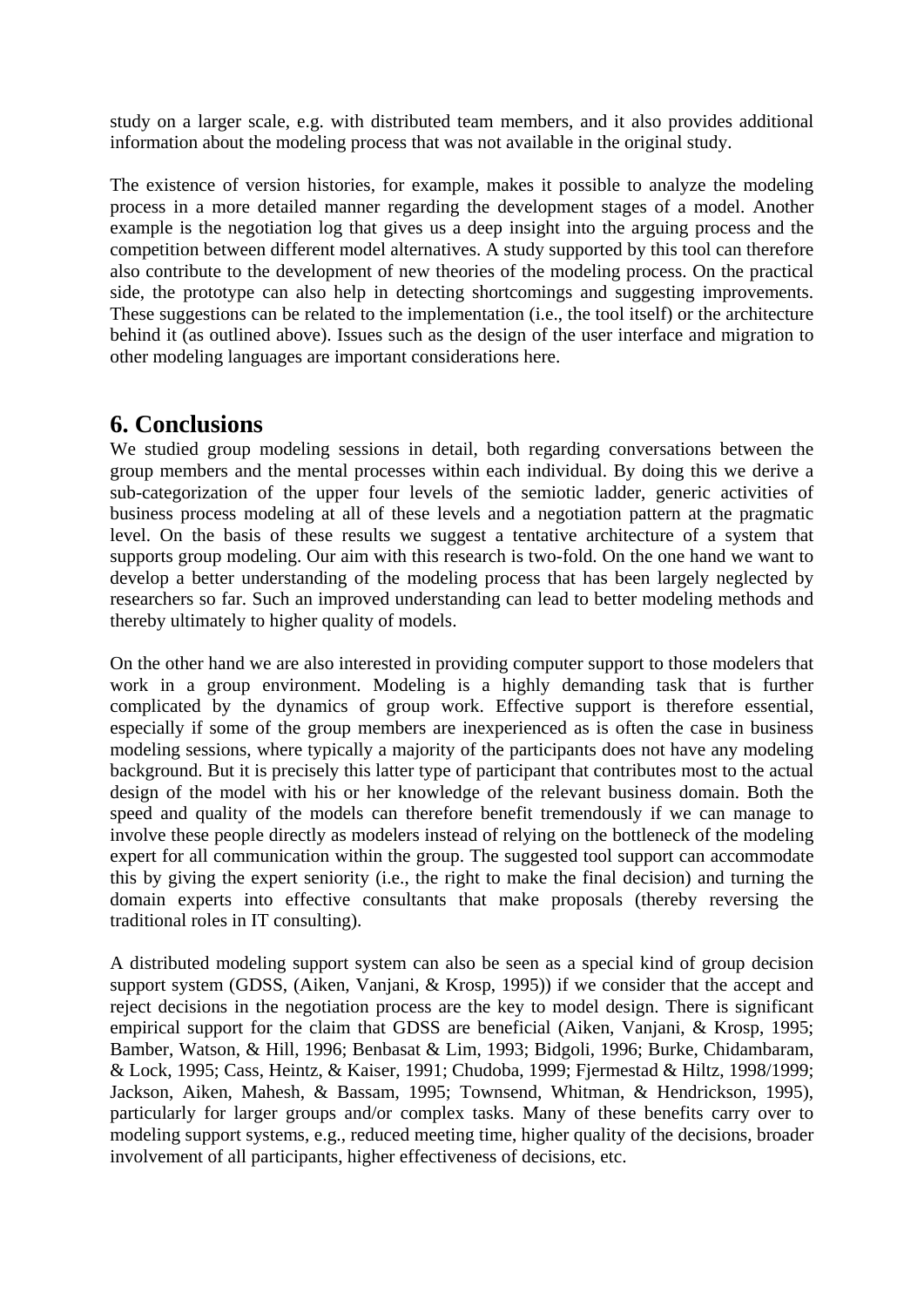Our research studied text-based modeling only. This is not a realistic scenario for practical modeling situations. We are confident though that our results are relevant for real-world modeling to some extent. The social level is fairly independent of the way in which a modeling alternative was derived (text-based or other) as the decision rule rather depends on the alternatives themselves. The same is true for the language level as we can safely assume that natural language and modeling languages will play an important role in any modeling endeavor. We therefore expect differences primarily on the pragmatic level, and here especially in the areas "setting the agenda" and "understanding". Whether modelers just interpret a text or communicate with domain experts will have considerable impact on the way the agenda is determined. Likewise the issue of understanding has to be extended to cover forms of communication other than analyzing text.

So far we have only looked at business process modeling. Other domains in the business and information systems areas remain to be explored. It should also be noted that our study has been performed in a contrived setting albeit with a realistic case. Further confirmation, and especially consolidation, is therefore required, preferably by means of a field study. The suggested architecture is only based on three of the four levels. Further research needs to address the semantic level, too. In addition to this it seems reasonable to build a prototype of a modeling support system, and to test it in a real-life modeling scenario. We assume that these measures will contribute to a better understanding of the process of modeling, both from a cognitive and a collaborative perspective, and they will eventually help us to better support modelers in their challenging task.

#### *References*

- Aiken, M., Vanjani, M., & Krosp, J. (1995). Group decision support systems. *Review of Business, 16*(3), 38-42.
- Bamber, E. M., Watson, R. T., & Hill, M. C. (1996). The effects of group support system technology on audit group decision-making. *Auditing: A Journal of Practice & Theory, 15*(1), 122-134.
- Benbasat, I., & Lim, L. H. (1993). The effects of group, task, context, and technology variables on the usefulness of group support systems: A meta-analysis of experimental studies. *Small Group Research, 24*, 430-462.
- Bidgoli, H. (1996). A new productivity tool for the 90's: Group support systems. *Journal of Systems Management, 47*(4), 56-62.
- Boehm, B., Grunbacher, P., & Briggs., R. O. (2001). Developing Groupware for Requirements Negotiation: Lessons Learned. *IEEE Software, 18*(3), 46-55.
- Briggs, R. O., de Vreede, G. J., & Nunamaker, J. (2003). Collaboration Engineering with Thinklets to Pursue Sustained Success with Group Support Systems. *Journal of MIS, 19*, 31-63.
- Burke, K., Chidambaram, L., & Lock, J. (1995). Evolution of relational factors over time: A study of distributed and non-distributed meetings. In *Proceedings of the Twenty-Eighth Hawaii International Conference on System Sciences* (Vol. 4, pp. 14-23).
- Cass, K., Heintz, T. J., & Kaiser, K. M. (1991). Using a voice-synchronous GDSS in dispersed locations: A preliminary analysis of participant satisfaction. In *Proceedings of the Twenty-Fourth Hawaii International Conference on System Sciences* (Vol. 3, pp. 555- 563).
- Chudoba, K. M. (1999). Appropriations and patterns in the use of group support systems. *Database for Advances in Information Systems, 30*(3/4), 131-148.